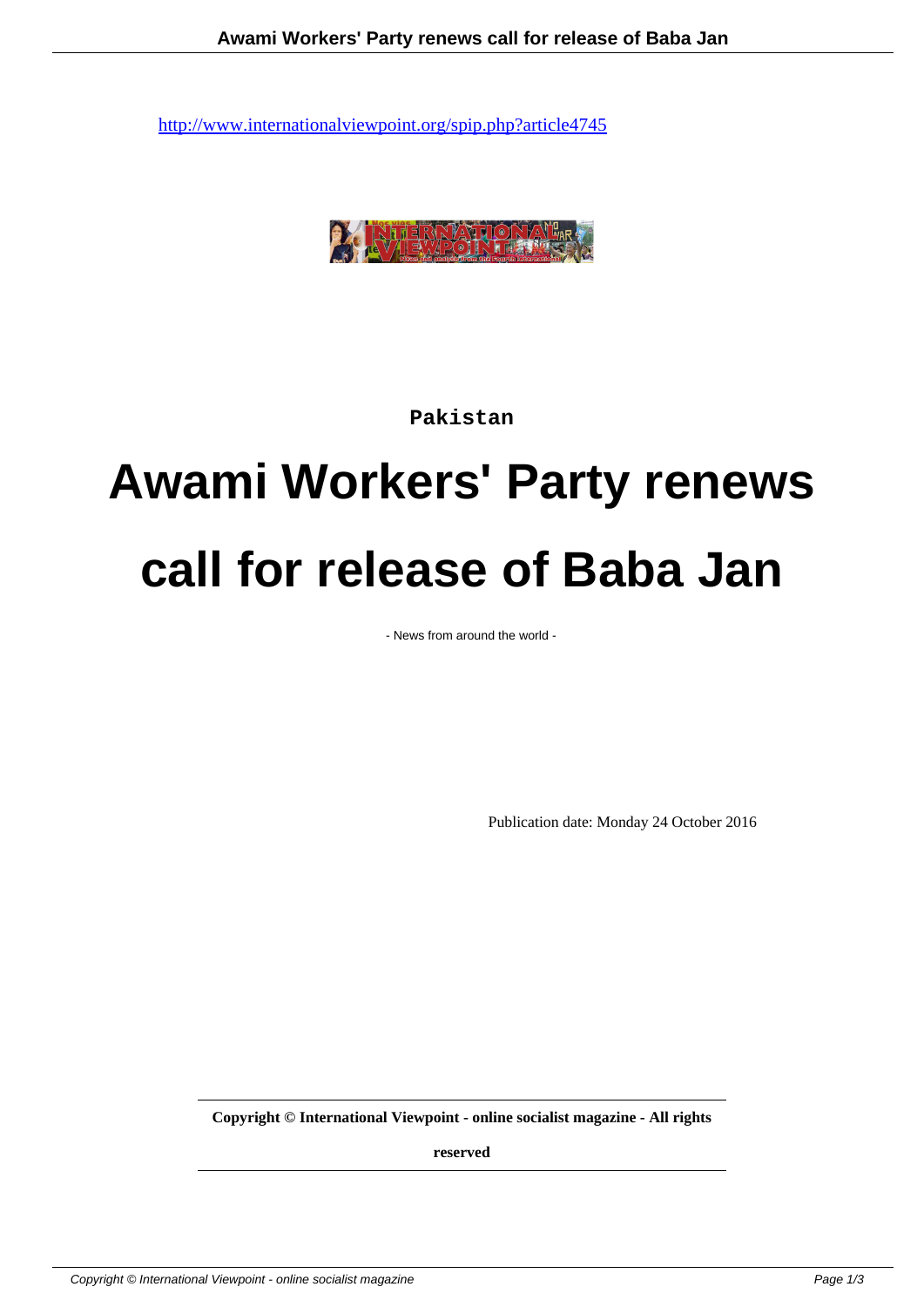## **LAHORE, Oct 20: Awami Workers Party has demanded immediate release of its leader Baba Jan and 16 other political prisoners and stop harassment of progressive and nationalist activists in Gilgit-Baltistan.**

This and other demands were made during a protest demonstration held outside Lahore Press Club on Thursday against Chief Minister Haafiz Hafeezur Rehman who was addressing the "Meet the Press" programme inside Lahore Press Club.

The protesters criticized the CM for his hypocrisy and taking somersault on the issue of political prisoners and his failure in solving people's economic and other civic problems.

A large number of activists of the AWP, led by the party's spokesperson Farooq Tariq, and youth from GB assembled outside the press club holding placards inscribed with slogans such as "Teri Jaan Meri Jaan, Baba Jan Baba Jan" "No taxation without representation" "Release Baba Jan and 16 other prisoners of conscience".

They were also raising slogans criticizing the PML-N regional government for not fulfilling its promise that it will withdraw the FIRs registered against Jan and his 16 comrades on trumped up charges by the PPP govt.

They also assailed the government for launching a fresh wave of crackdown on nationalist activists and filing fake cases against them and demanded its immediate halt.

The protesters condemned the government for ignoring the reservations of the people of GB about China-Pakistan Economic Corridor (CPEC) and demanded that pro-people development projects be included to the project and steps be taken for mitigation of environmental degradation of the region. They opposed levying of tax in the disputed region and demanded withdrawal of Anti-Terrorism Act and other draconian laws from the region, abolition of GB Council and Kashmir Affairs ministry, holding of constituent assembly's elections and greater internal autonomy for the region.

It is worth noting that CM Rehman had on a number of occasions blamed his predecessor for filing fake cases against Jan and his comrades and during elections campaign in Hunza he promised that he will withdraw the cases and release them. However, after polls he has forgotten his promise.

Jan was recently re-elected as member of the AWP Federal Committee, the highest decision-making body of the party, at its second congress held at Karachi on October 15-16.

He is currently serving a lifetime prison sentence after being convicted by an anti-terrorism court (ATC) of participating in protest against killing of a disaster-hit man and his son by police.

The IDPs were affected by a massive landslide that hit a Hunza village, Attabad, on January 4, 2010, blocking Hunza River leading to the formation of a 23km lake that submerged several villages and left over 1,000 people homeless.

Jan organized the displaced people seeking compensation and their rehabilitation.